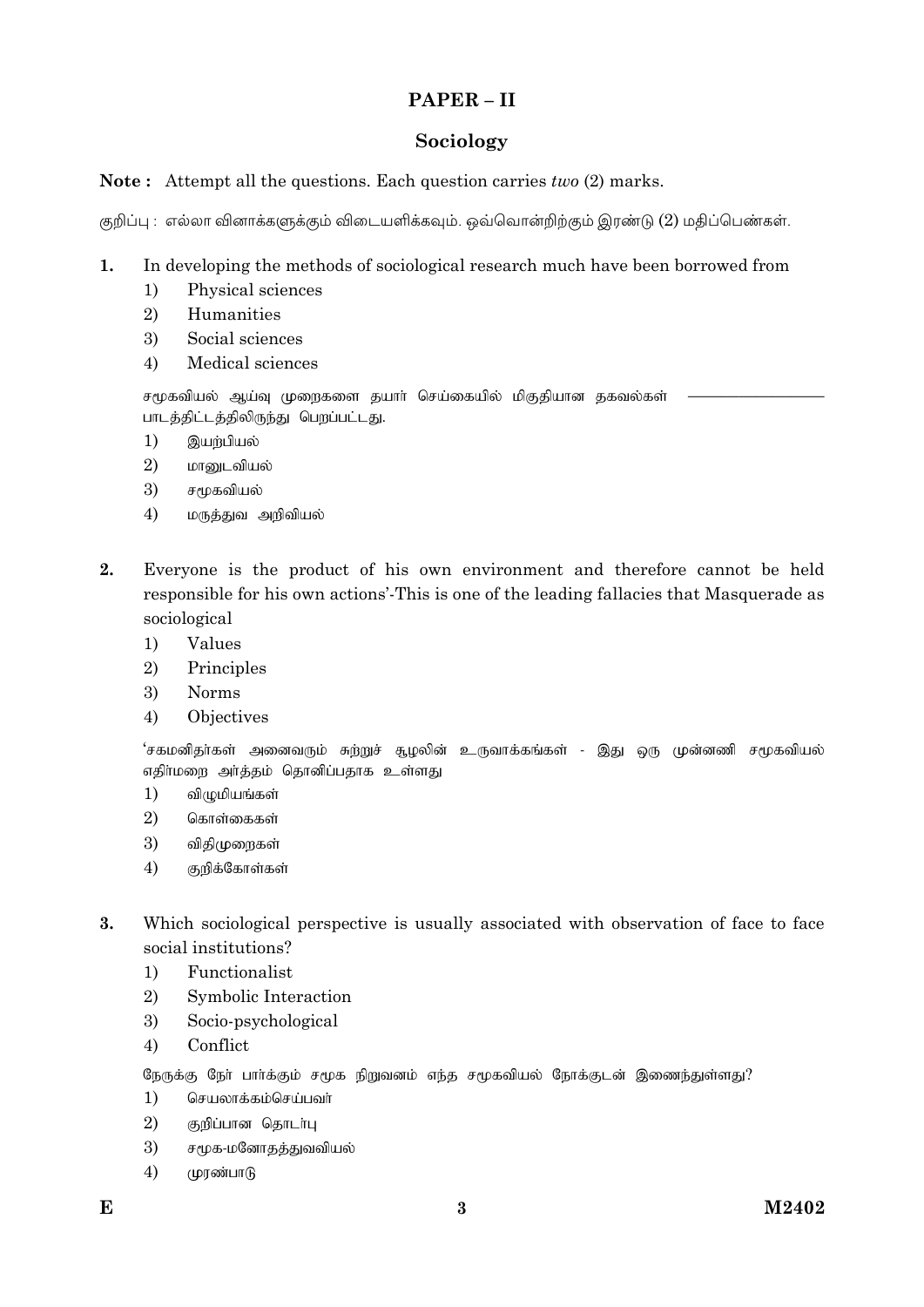- **4.** It defines what is required or acceptable behaviour in certain groups or situations?
	- 1) Values
	- 2) Rights
	- 3) Duties
	- 4) norms

தேவையான மற்றும் ஏற்றுக்கொள்ளத்தக்கக் குணநலன்கள் உள்ள குழு அல்லது சூழல்கள் இதன் மூலம் வரையறுக்கப்படும்?

- $1)$  விழுமியங்கள்
- $2)$  உரிமைகள்
- $3)$  கடமைகள்
- $4$ ) விதிமுறைகள்
- **5.** Democracy is a desirable form of government. This is an example of
	- 1) Value
	- 2) Norms
	- 3) Mores
	- 4) Sentiment

அரசாங்கத்தின் விருப்பமான வடிவம் ஜனநாயகம் - இதற்கு உதாரணம்

- $1)$  விமுமியங்கள்
- $2)$  பழக்கவழக்கம்
- $3)$  நடைமுறை
- 4) மனதின் தாக்கம்
- **6.** It is the feeling of unity among its members consequent upon this Common life.
	- 1) Community sentiment
	- 2) Neutrality
	- 3) Likeness
	- 4) Stability

பொது வாழ்வில், ஒற்றுமை உணர்வு மிகவும் முக்கியம்

- $1)$   $\sigma$   $\epsilon$ மக மனோ பாவம்
- $2$ ) எந்த நிலையிலும் இல்லாதிருத்தல்
- $3)$  விருப்ப உணர்வு
- $4$ ) திடகாத்திர உணர்வு
- **7.** The occupancy of a common territory by groups that have little or no direct interaction.
	- 1) Amalgamation
	- 2) Symbiosis
	- 3) Competition
	- 4) Accommodation

பொது வாழ்விடமான குழுவினருக்கு சிறிதளவு தொடர்பும் அல்லது நேரடி தொடர்பும் இல்லாமலிருத்தல்

- $1)$  கலவை உணர்வு
- $2)$  கூட்டு வாழ்வு
- $3)$   $\mathcal{G}_{\text{LITL}}$ iq
- $4)$  அனுசரணை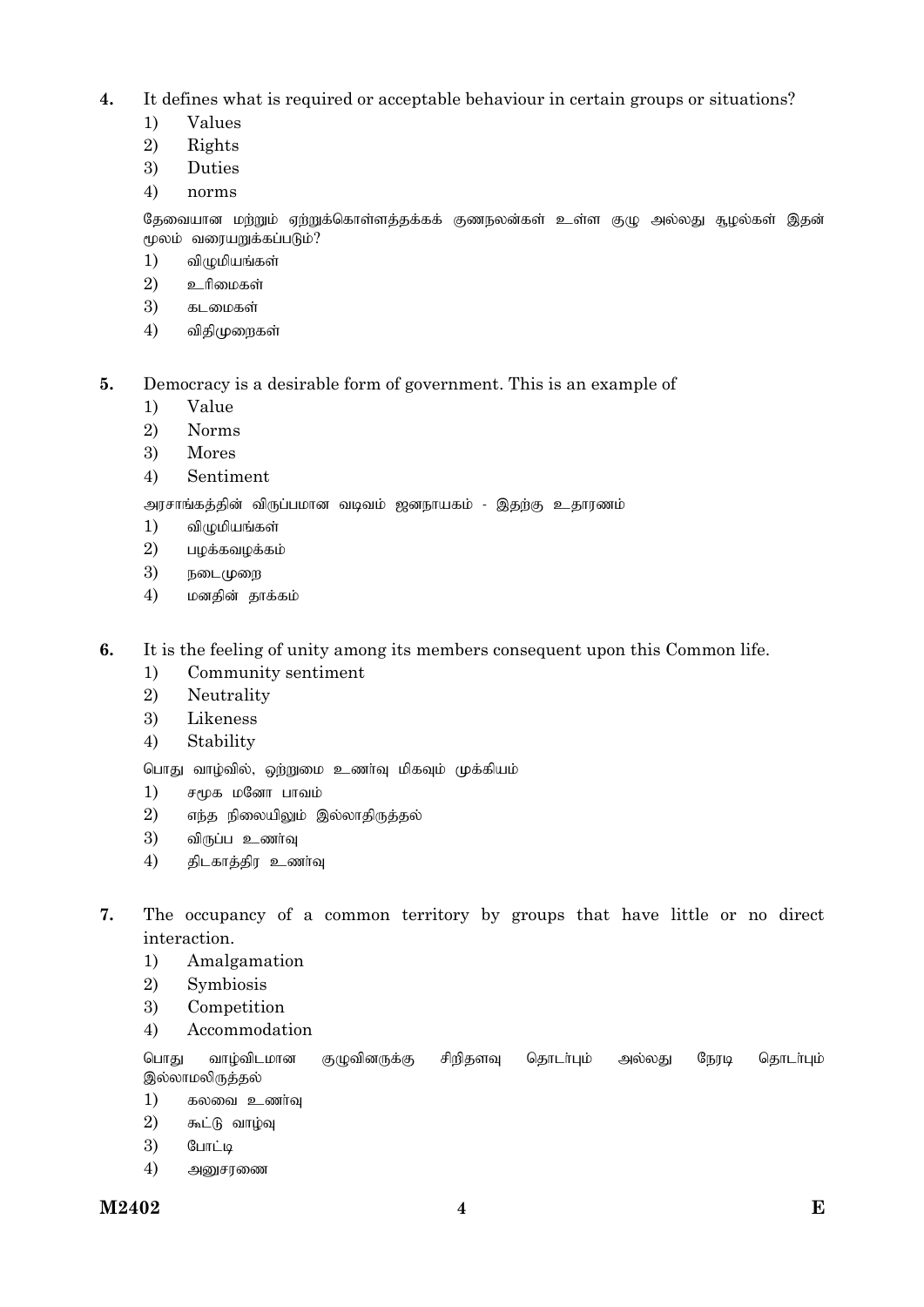- **8.** A community based on intimacy and emotional involvement.
	- 1) Gemeinschaft
	- 2) Gesellschaft
	- 3) Caste
	- 4) Ethnic group

நெருங்கிய மற்றும் உணர்வப்பர்வமான ஈடுபாடு கொண்ட சமூகக்கின் அடிப்படையாகம்

- $1)$  தெமின்ஸாப்ட்
- $2)$  தெஸல்சாப்ட்
- $3)$  ஜாதி
- $4$ ) பொருத்திப் பார்க்கும் குழு

## **9.** This is power that is legitimized or institutionalized in a social system.

- 1) Authority
- 2) Prestige
- 3) Empowerment
- 4) Enlightenment

rl;lhPjpahd kw;Wk; epWtdhPjpahd mjpfhukhd ———————— r%f KiwahFk;.

- 1) அதிகாரம்
- $2)$  கௌரவம்
- $3)$  **CLOLOTION**
- $4)$  அறிவொளி
- **10.** A deliberate and systematic effort to alter an individual's current behaviour pattern and give him a new set of values, beliefs, and standards.
	- 1) Socialization
	- 2) Re-socialization
	- 3) Anticipatory socialization
	- 4) Adult socialization

முறையான தெரிந்தே, தனிநபா்களின் தற்போதைய குணநலனை உருவாக்கும் முயற்சியான — விழுமியம், சம்பிரதாயம் மற்றும் தகுதியினை அவா்களுக்கு கொடுக்கும்.

- $1)$  ச $\epsilon$ மகமயமாகல்
- $2)$  மறுசமுகமயமாதல்
- 3) எகிர்ப்பார்க்கும் சமூகமயமாகல்
- $4)$  முதிர்நிலை சமூகமயமாதல்
- **11.** Who analyzed social change in Mexican communities with the help of the concepts of little and great traditions?
	- 1) Marxist
	- 2) Singer
	- 3) Yogendra Singh
	- 4) Robert Redfield

மெக்ஸிகன் சமூகத்தினரிடையே சமூகமாற்றத்தை ஆய்வுக்காக உதவிய சிறிய மற்றும் பெரிய வழிவழியாக வரும் மரபு சாா்ந்த சமுதாயத்தை ஆய்வு செய்தவா் யாா்?

- $1)$  பார்க்ஸிஸ்ட்
- $2)$  சிங்கா்
- $3)$  போகேந்கிரசிங்
- $4)$   $\overline{\phantom{a}}$   $\overline{\phantom{a}}$   $\overline{\phantom{a}}$   $\overline{\phantom{a}}$   $\overline{\phantom{a}}$   $\overline{\phantom{a}}$   $\overline{\phantom{a}}$   $\overline{\phantom{a}}$   $\overline{\phantom{a}}$   $\overline{\phantom{a}}$   $\overline{\phantom{a}}$   $\overline{\phantom{a}}$   $\overline{\phantom{a}}$   $\overline{\phantom{a}}$   $\overline{\phantom{a}}$   $\overline{\phantom{a}}$   $\overline{\phantom{a}}$   $\overline{\phantom{a}}$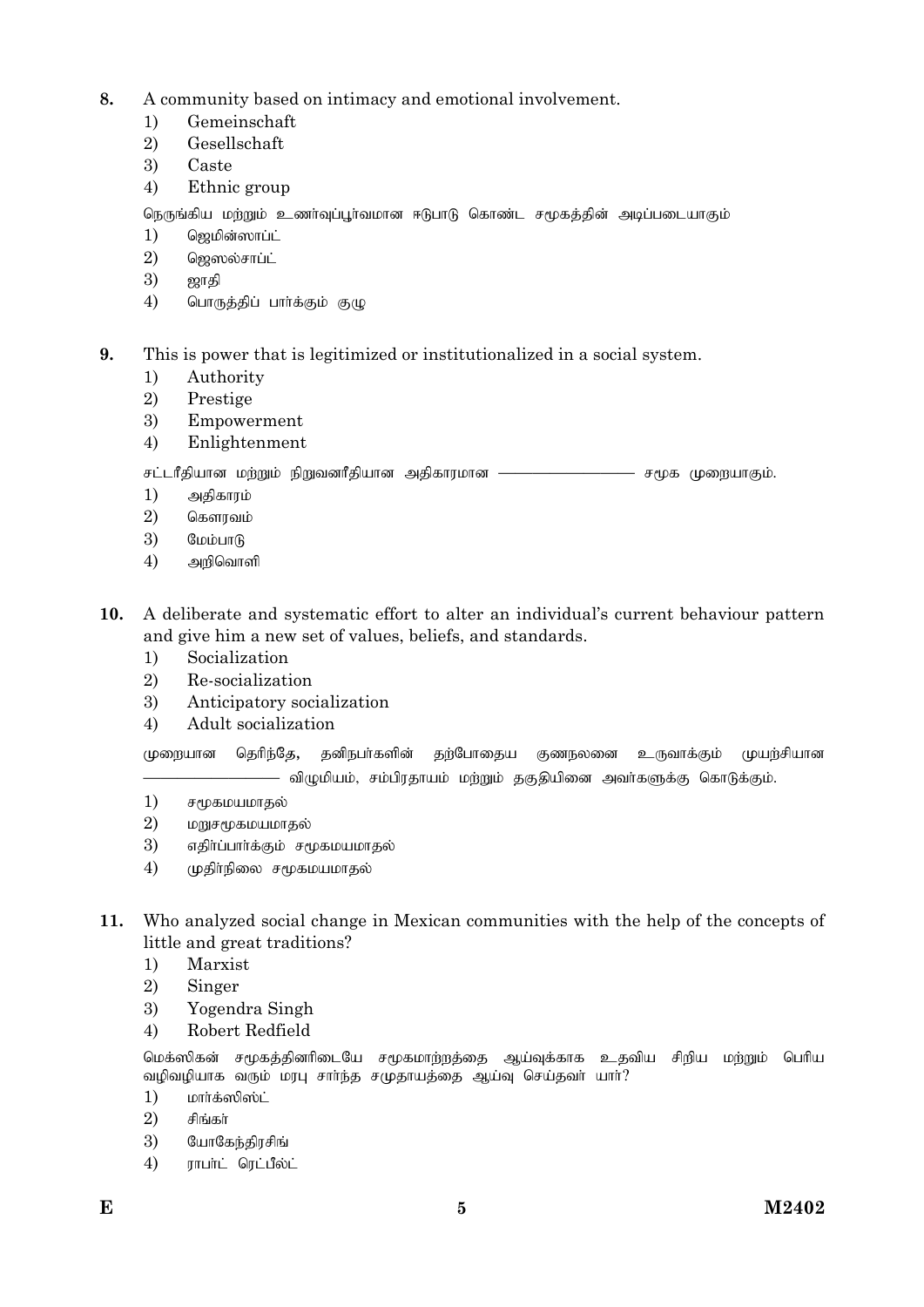- **12.** All social systems, he asserted, are organised, in the sense that they are structurally differentiated, about two major axes'.
	- 1) Durkheim
	- 2) Malinowski
	- 3) Merton
	- 4) Parsons

இந்த சமூகவியலாளா், அனைத்து சமூக முறைகளும் ஒழுங்கு செய்யப்பட்டு, அமைப்பின் படி இருவேறு கோணங்களில் மாறுபடுகிறது என உறுதிபட கூறியுள்ளார்.

- 1) டர்க்கிம்
- $2)$  மாலினோஸ்கி
- $3)$  மொட்டன்
- $4)$  பார்ஸன்ஸ்
- **13.** Who is the founder of ethno methodology?
	- 1) Erving Goffman
	- 2) Harold Garfinkel
	- 3) Mullins
	- 4) Turner

மானிட இன ஆய்வு முறைகளைக் கண்டு பிடித்தவர் யார்?

- $1)$  இரவிங்கா $\therefore$ ப்மேன்
- $2$ ) வெறூரல்டு கார்பின்கல்
- $3)$  மல்லின்ஸ்
- $4)$  Liresorin

**14.** Two or more nuclear families linked by common descent.

- 1) Extended family
- 2) Joint family
- 3) Conjugal family
- 4) Patrilocal family

பொதுவான வம்சாவளியாக இரண்டு மூன்று தனிக்குடும்பங்கள் சேர்ந்திருப்பதன் பெயர் என்ன?

- $1)$  விரிவாக்கக் குடும்பம்
- $2)$   $5nL$  $B\dot{5}$   $(5)$  $B\dot{1}$
- $3)$  திருமணவழிக் குடும்பம்
- $4)$  தந்தை வழிக் குடும்பம்

**15.** A social research project that uses standardized interviews or questionnaires.

- 1) Data
- 2) Survey
- 3) Sampling
- 4) Case study

சமூக ஆய்வுத் திட்டத்திற்குப் பயன்படும் தரமான நோ்காணல் மற்றும் கேள்வித்தாள் மூலம் தகவல்கள் —————————— மூலம் சேகரிக்கப்படுகி<u>றது</u>

- 1) தரவு
- $2)$  கணக்கெடுப்பு
- 3) மாதிரி முறை
- 4) தனிநபர் ஆய்வு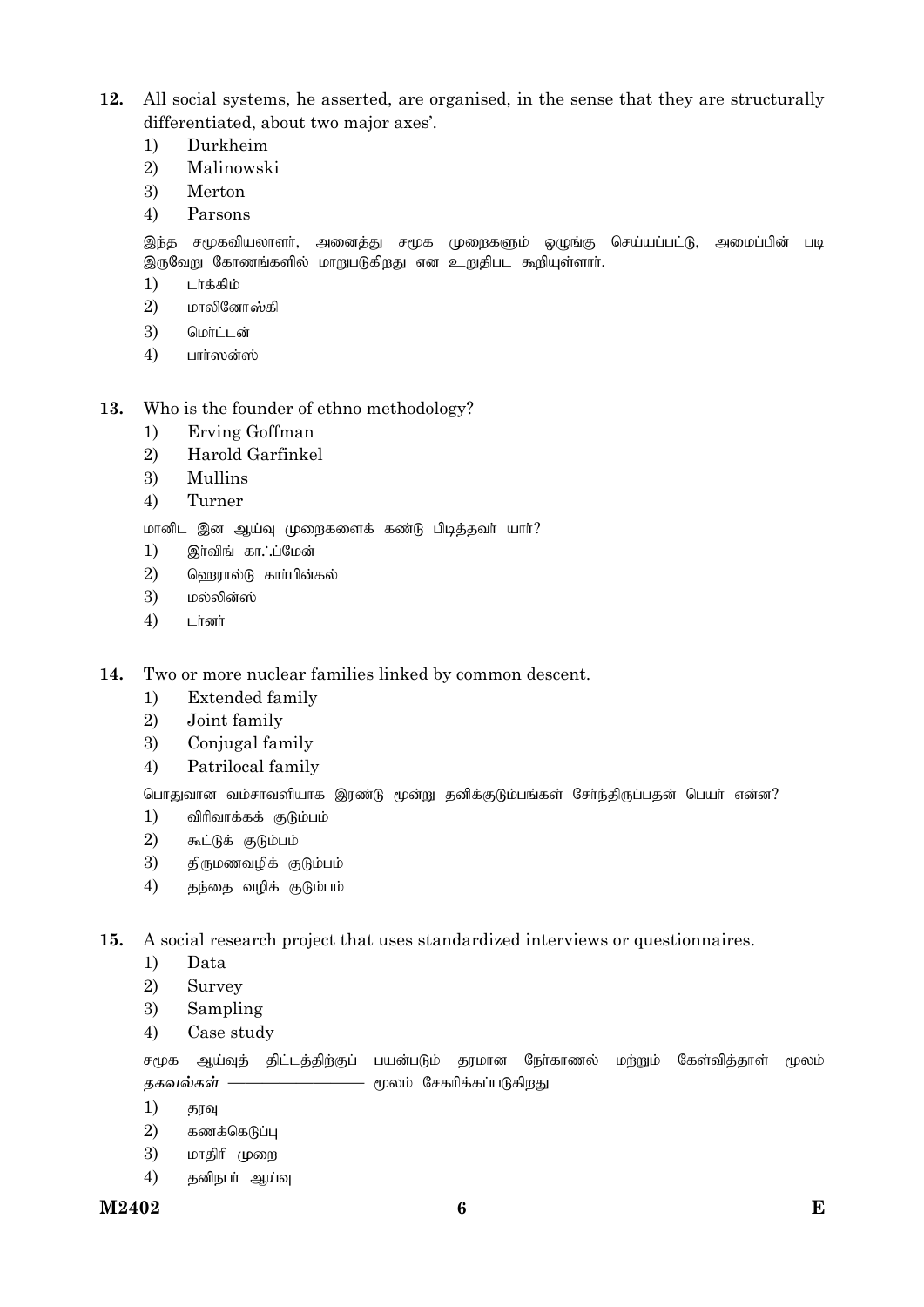- **16.** A sociological research project that is undertaken as part of a program of social improvement.
	- 1) Scientific research
	- 2) Social research
	- 3) Action research
	- 4) Social survey
	- சமூக நல முன்னேற்றத்திற்கான திட்டங்களுக்கான தரவுகள் சேகரிக்க சமூகவியல் ரீதியாக — மேற்கொள்ளப்படுகிறது.
	- $1$ ) விஞ்ஞானரீகியான ஆய்வ
	- $2)$  சமூக ஆய்வு
	- $3)$  செயலாக்க ஆய்வு
	- $4)$  சமூக கணக்கெடுப்பு
- **17.** A relationship in which a change in one variable results in a change in the other variable, but not vice-versa.
	- 1) Symmetrical relationship
	- 2) Asymmetrical relationship
	- 3) Positive relationship
	- 4) Negative relationship

மாறுபடும் தரவுகளில் ஏற்படும் மாற்றம் மற்றொரு தரவுகளிலும் அதே மாற்றத்தை உருவாக்கும் ஆனால் எதிராக அல்ல.

- $1)$  சமச்சீர் தொடர்பு
- $2)$  சமச்சீரற்ற தொடர்பு
- $3)$  நேர்மறை தொடர்பு
- $4$ ) எதிர்மறை தொடர்பு
- **18.** Those projects which have as their purpose the discovery of hypothesis and insights, rather than the testing of well-developed hypothesis.
	- 1) Descriptive studies
	- 2) Explorative studies
	- 3) Experimental studies
	- 4) Diagnostic studies

ஆய்வுத் திட்டம் கண்டு*பி*டிப்புக்கும் கருதுகோள்களுடன் செயல்படுமே தவிர, நன்கு தெரிவுசெய்த கருதுகோள்களுக்கு முக்கியம் என ஆய்வு செயல்படுவதில்லை.

- $1)$  விவரிக்கும் ஆய்வு
- $2)$  அராய்ந்தறியும் ஆய்வு
- 3) பரிசோதனை ஆய்வு
- $4)$  கண்டறியும் ஆய்வு
- **19.** According to August Comte, which of these concepts indicates that human societies develop and change through time
	- 1) Social Status
	- 2) Social dynamics
	- 3) Positivism
	- 4) Metaphysics

ஆகஸ்ட் காம்ட் கூற்றுப்படி, எந்தப்பதம் மனித சமுதாயம் காலந்தோறும் வளாச்சி மற்றும் மாறுதலுக்குட்பட்டது என்று கூறுகிறது.

- $1)$  சமூக அந்தஸ்து
- $2)$   $r \mu \delta$  unterrowable
- $3)$  கூர்மறையாக்கம்
- $4)$  மெய்ப்பொருளியல்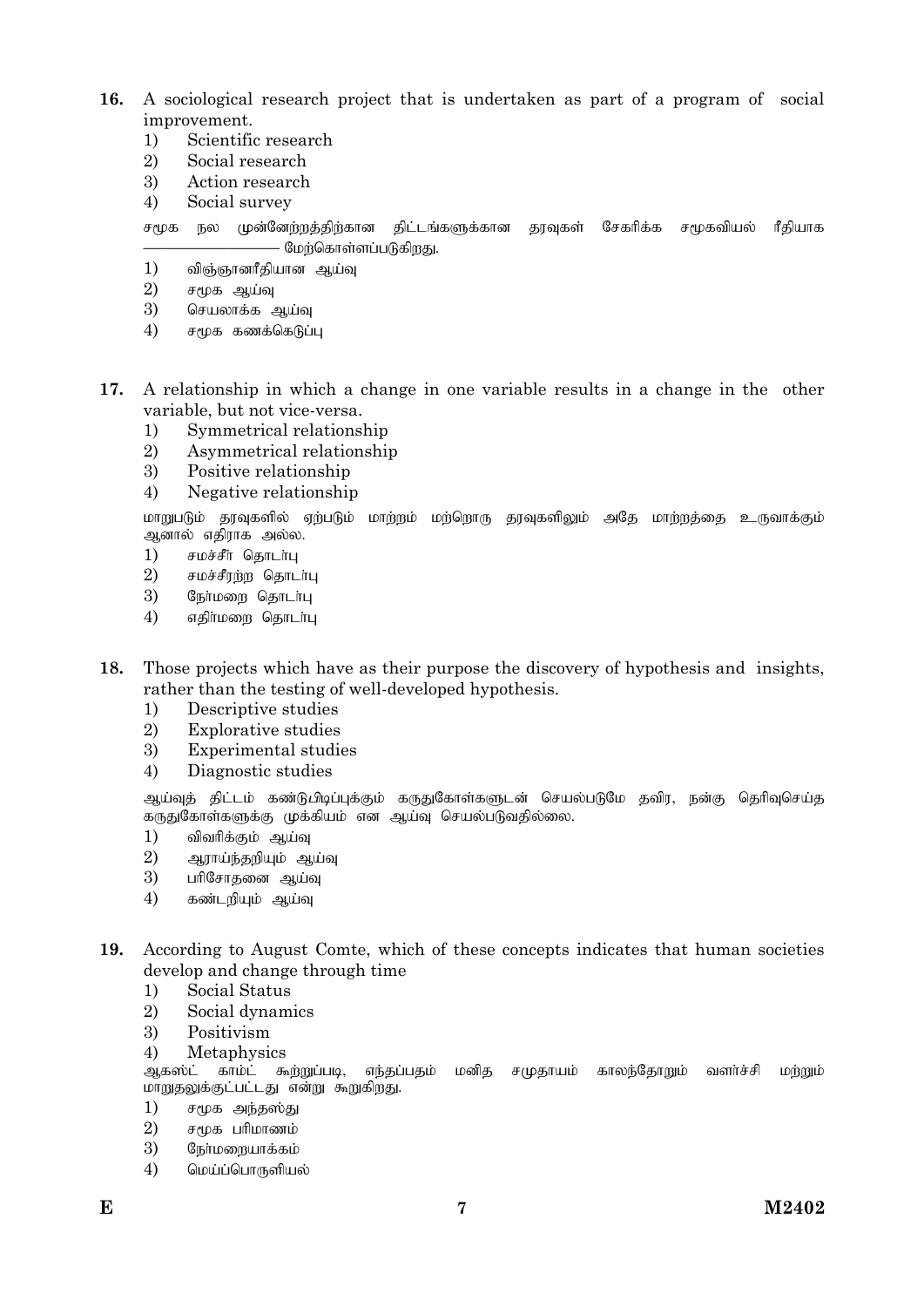20. Which of the following are bases in Indian society on the basis of which a region is demarcated?

- Cultural and linguistic factors  $1.$
- 2. Historical and administrative factors
- 3. Political aspirations of people

Choose the correct answer from the codes given below:

|    | 1) 1, 2 and 3                                                   | 2) | 1 and 2     |
|----|-----------------------------------------------------------------|----|-------------|
| 3) | and 3                                                           | 4) | $1$ and $3$ |
|    | கீழ்க்கண்டவற்றுள் எது இந்து சமூகத்தின் அடிப்படை ஆதாரமாக உள்ளது? |    |             |
| 1. | கலாச்சார மற்றும் மொழி                                           |    |             |
| 2. | வரலாற்று மற்றும் நிர்வாகம்                                      |    |             |
| 3. | மக்களின் அரசியல் ஆர்வம்                                         |    |             |
| 1) | 1, 2 and 3                                                      | 2) | 1 and 2     |
| 3) | $2$ and $3$                                                     | 4) | 1 and 3     |

 $21.$ Match List I with List II and select the correct answer using the code given below the lists :

List I

- A. Charles Cooley
- **B.** Sigmund Freud
- C. Vilfredo Pareto
- D. George H. Mead

|                                         | А          | В | С | D |
|-----------------------------------------|------------|---|---|---|
| 1)                                      | 3          | 5 | 2 | 4 |
|                                         | 5          | 1 | 3 | 2 |
| $\begin{array}{c} 2) \\ 3) \end{array}$ |            | 2 | 1 | 5 |
| 4)                                      |            | 5 | 1 | 3 |
|                                         | பொருத்துக: |   |   |   |
|                                         | . .        | т |   |   |

பட்டியல்  $I$ 

- A. சார்லஸ் கூல்லி
- $\mathbf{B}$ . சிக்மண்ட் பிராய்ட்
- $C_{\cdot}$ வில். பரேடோ பரேட்டோ
- D. ஜார்ஜ்.எச்.மீட்

|                      | A                       | Β             | С             | D                                          |
|----------------------|-------------------------|---------------|---------------|--------------------------------------------|
|                      | $\frac{3}{5}$           | 5             | $\frac{2}{3}$ | $\overline{4}$                             |
|                      |                         |               |               | $\begin{array}{c} 2 \\ 5 \\ 3 \end{array}$ |
|                      | $\overline{\mathbf{4}}$ | $\frac{1}{2}$ |               |                                            |
| 1)<br>2)<br>3)<br>4) | 4                       |               | 1             |                                            |

# List II

- 1. Circulation of elites
- 2. Charisma
- 3. The T and 'Me'
- 4. Looking-glass self
- 5. Ego & Super-ego

பட்டியல் II

- 1. உயர்நிலையின் சுற்றோட்டம்
- 2. கவரும் விதம்
- 3.  $I & Me$
- 4. கண்ணாடி சோகனை
- ஈகோ மற்றும் சூப்பர் ஈகோ 5.

Who devised the 'Social Distance' scale? 22.

- Thurstone  $1)$
- 2) Likert
- 3) Guttman
- Bogardous  $4)$

'சமூக தொலைவு அளவுகோல்' முறையினை வடிவமைத்தவா் யாா்?

- தர்ஸ்டன் 1)
- 2) லிக்கா்ட்
- 3) கட்மேன்
- $4)$ பொகார்டஸ்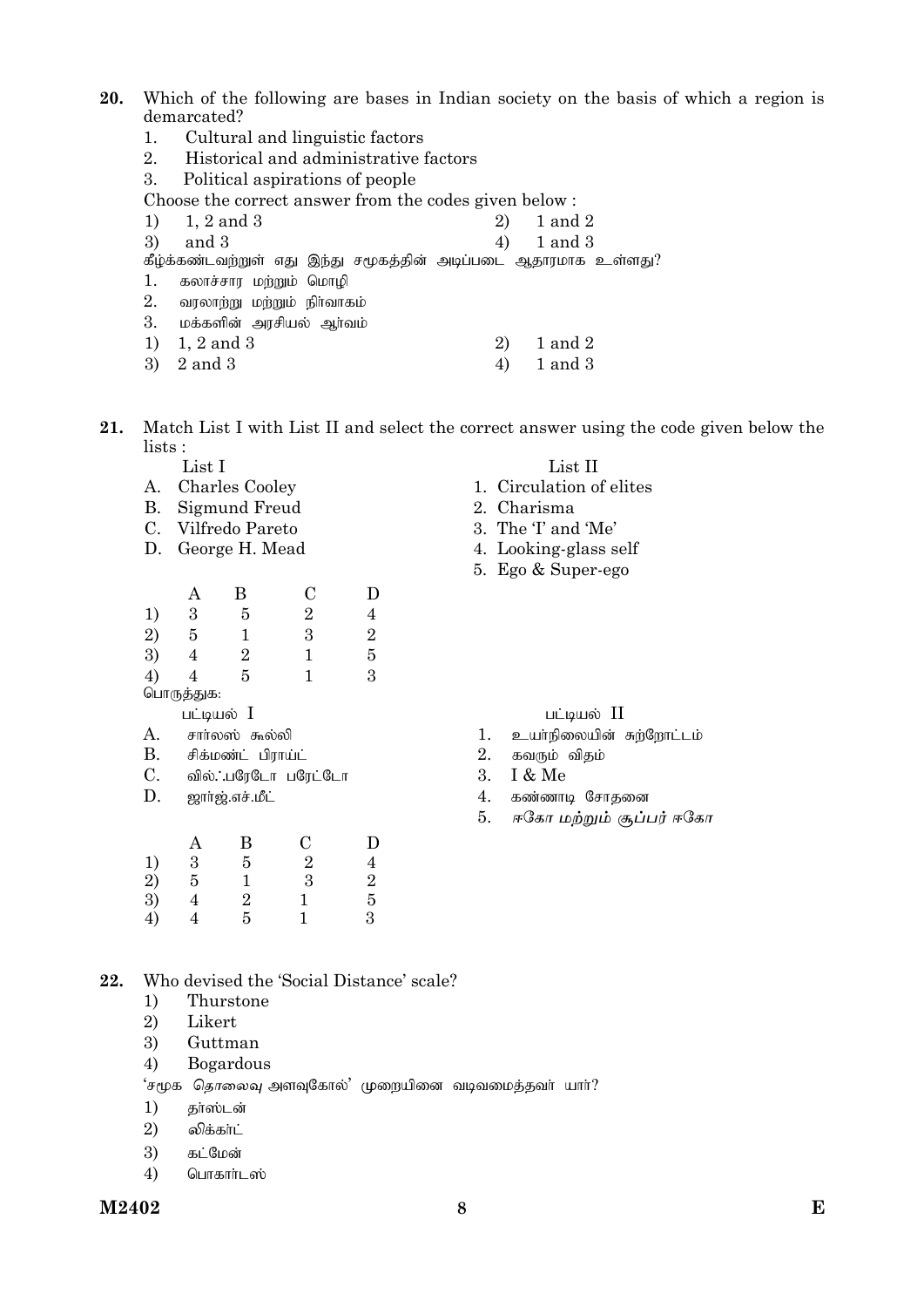- 23. Pareto borrowed the concept of lions and foxes from
	- Machiavelli  $1)$
	- 2) T.Veblen
	- 3) J.H.Goldthrope
	- $4)$ C.W. Mills

வெல்லி சிங்கங்களும் நரிகளும் என்ற சொற்களை பரேட்டோ எங்கிருந்து இரவலாகப் பெற்றார்?

- $1)$ மாக்கிய வெல்லி
- $\overline{2}$ ம.வெப்லன்
- $\overline{3}$ ) ஜெ.எச்.கோல்டுதொரோப்
- 4) சி.டபுள்யூ. மில்ஸ்

Which one is NOT the characteristic of caste? 24.

- Hereditary status  $1)$
- $2)$ Ascribed status
- $\overline{3}$ ) Fixed status
- Achieved status 4)

கீழ்க்காணும் எந்த ஒன்று மதத்தின் குணநலன் இல்லை?

- வம்சாவளியான அந்தஸ்து  $1)$
- 2) பிறப்பின்வழி அந்தஸ்து
- 3) நிலயான அந்தஸ்து
- $4)$ சாதனை வழி அந்தஸ்து

### 25. The idea of 'Social Fact' is associated with

- $1)$ Emile Durkheim
- 2) Karl Marx
- 3) **August Comte**
- Max Weber  $4)$

'சமூக உண்மை' என்ற கருக்கு இவருடன் கொடர்படையது.

- எமிலி டர்க்கிம்  $1)$
- 2) கார்ல் மார்க்ஸ்
- 3) ஆகஸ்ட் காம்ட்
- $4)$ மேக்ஸ் வெ∴ப்பா்

26. Shaking hands, brushing teeth, regularly taking bath daily are examples of

- Habits  $1)$
- 2) Customs
- 3) Folkways
- $4)$ Etiquette

குலுக்குதல், தினசரி பல்துலக்குதல், தினசரி குளியல் உதாரணங்களடங்கியதைக் குறிக்கும் கை சொல் –

- $1)$ பழக்கம்
- 2) சடங்கு
- 3) வழக்கமான செயல்
- நல்ல ஆச்சாரமான தன்மைகள் 4)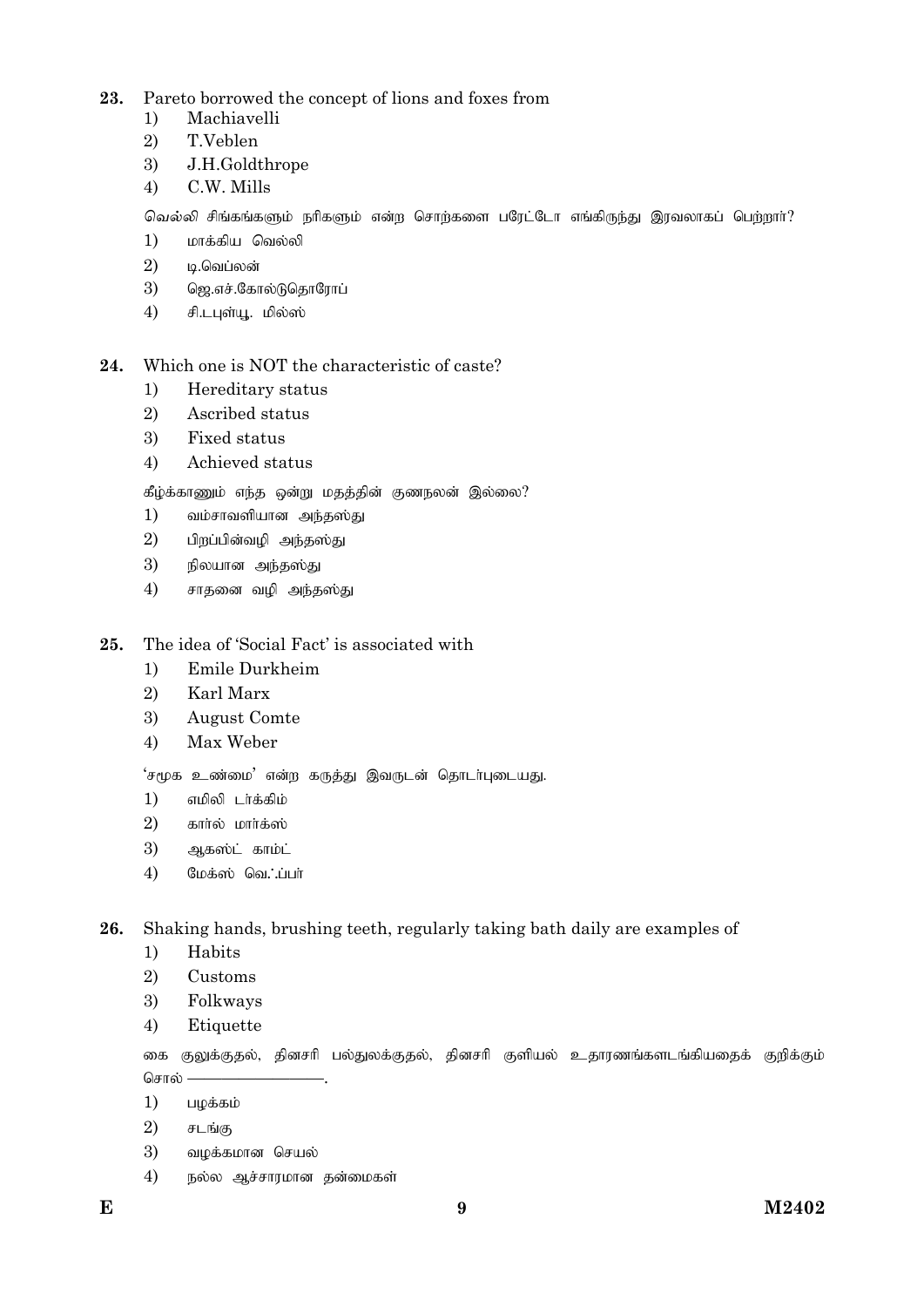## **27.** Ethnocentrism is a tendency in which one

- 1) Loves everthing of one's own group
- 2) Loves everything of other's group
- 3) Judge every group actively on it merits
- 4) Praises qualities of the other group

இனச்சாா்பு என்ற மனநிலையில் ஒருவா் —

- $1$ ) தன்னுடைய சொந்தபந்த குழுவினர் அனைவர்மீதும் அன்புடனிருத்தல்
- $2$ ) மற்றக் இனக் குழுவினர் மீது அன்பு காட்டுதல்
- 3) இனமக்கள் நற்குணங்களை சுறுசுறுப்பாக மதிப்பீடு செய்தல்
- $4$ ) அடுத்த இனத்தவரின் நற்குணங்களைப் பாராட்டுதல்
- **28.** Both status and role are
	- 1) Dynamic elements of society
	- 2) Static elements of society
	- 3) Conflicting elements of society
	- 4) Reformative elements of society

'அந்தஸ்து' மற்றும் 'நிலை' என்ற இரண்டும் *–* 

- $1$ ) சமூகத்திற்குத் தேவையானது
- $2$ ) நிலையானதாக இருக்கிறது
- 3) சமூகத்தில் முரண்படுகின்றன
- $4$ ) சமூகத்தில் சீர்திருத்தம் செய்ய அவசியம்
- **29.** Marriage to father's sister's daughter is known as
	- 1) Endogamy
	- 2) Exogamy
	- 3) Paternal cross cousin marriage
	- 4) Maternal cross cousin marriage

தந்தையின் சகோதரி மகள் திருமணம் என்பதன் பெயர்

- 1) புற இன திருமணத் தடை
- $2)$  புற இனத்தில் திருமணம்
- 3) தந்தை வழி ஒன்றுவிட்ட குறுக்குச் சகோதரா் திருமணம்
- $4$ ) தாய் வழி ஒன்றுவிட்ட குறுக்குச் சகோதரர் திருமணம்

## **30.** Which of the following is not an institution?

- 1) Army
- 2) Family
- 3) Marriage
- 4) Factory

கீழ்க்கண்டவற்றுள் எது நிறுவனம் இல்லை?

- 1) uhZtk;
- $2)$  சூடும்பம்
- $3)$  கிருமணம்
- 4) தொழிற்சாலை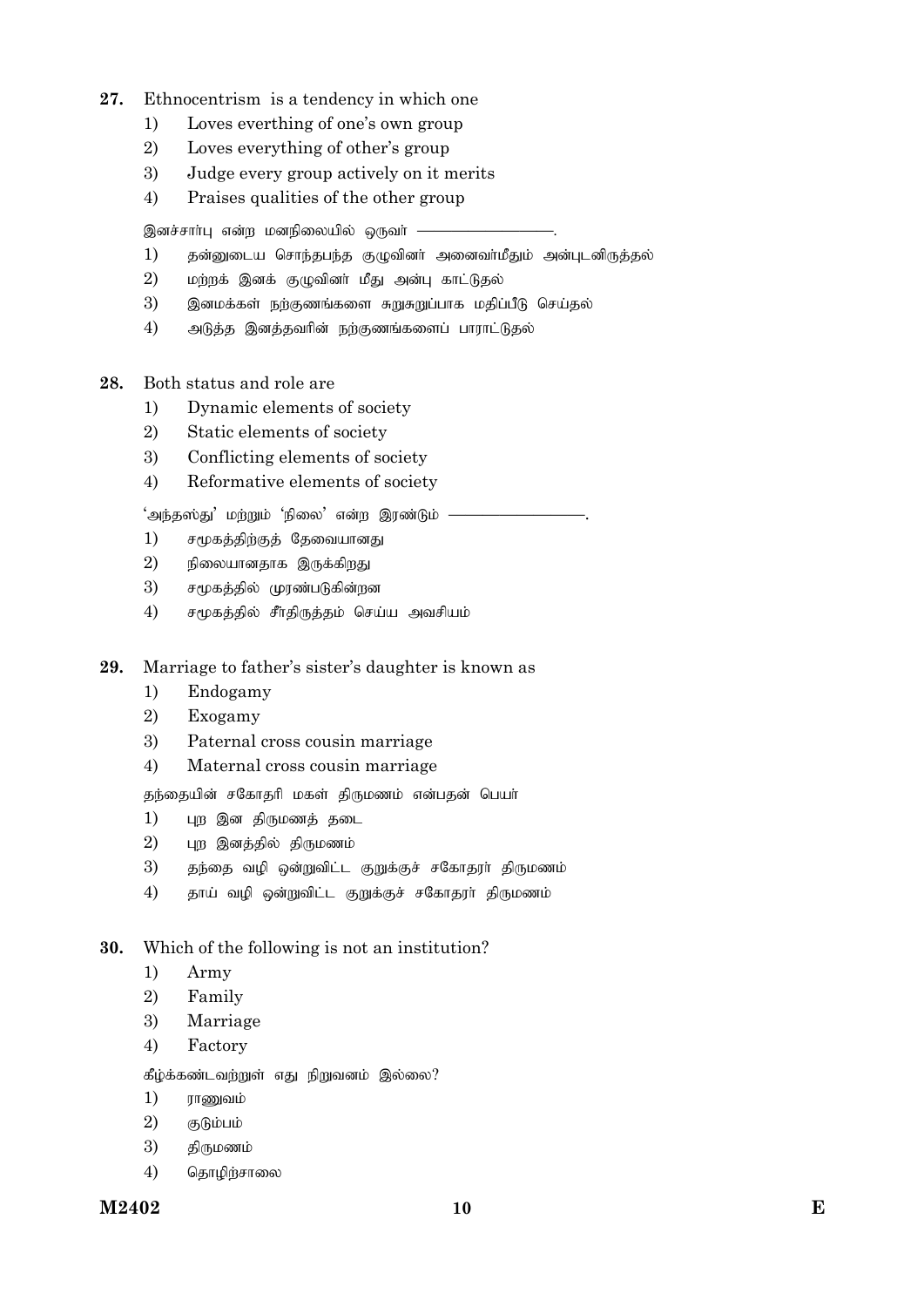### $31$ Sorokin's Theory of social change is

- A deterministic theory  $\left( \right)$
- 2) A linear theory
- 3) A cyclical theory
- 4) A functionalist theory

### சொரோக்கினின் 'சமூக மாற்றம்' கோட்பாடு

- $1)$ நிர்ணயிக்கப்பட்ட கோட்பாடு
- $\overline{2}$ *காராளக்* கோட்பாடு
- 3) சுற்றுக் கோட்பாடு
- $4)$ செயல்பாட்டின் கோட்பாடு

#### 32. Community sentiment means

- $1)$ Possessiveness
- $\overline{2}$ Communal property
- $\overline{3}$ ) Sense of superiority
- $4)$ Sense of belongingness

### சமூகரீதி மனோநிலை என்பதன் அர்த்தம்

- $1)$ தன்வசமாக்கும் நிலை
- $\overline{2}$ சமூகத்தின் சொத்து
- 3) உயாவு மனப்பான்மை
- 4) கன் வசப்படு*க்கு*கல்

#### 33. The sociological imagination involves :

- $\left( \right)$ Imagining social life through the eves of one single perspective
- $\overline{2}$ Understanding how society works
- 3) Understanding how society works in relation to one's own life
- $4)$ Both  $2)$  and  $3)$

சமூகவியல் ரீதியான கற்பனையில் ஈடுபடுவது

- $\left( \right)$ கர்பனையில் சமூகக் கண்ணோட்டம்
- 2) உலகு இயங்குவதைப் புரிதல்
- 3) சமூகம் ஒரு நபரின் வாழ்வில் எங்ஙனம் இயங்கும் என்ற நிலை
- $4)$ 2)  $\text{L}$   $\text{D}$   $\text{L}$   $\text{D}$   $\text{L}$   $\text{L}$   $\text{L}$   $\text{L}$   $\text{L}$   $\text{L}$   $\text{L}$   $\text{L}$   $\text{L}$   $\text{L}$   $\text{L}$   $\text{L}$   $\text{L}$   $\text{L}$   $\text{L}$   $\text{L}$   $\text{L}$   $\text{L}$   $\text{L}$   $\text{L}$   $\text{L}$   $\text{L}$   $\text{L}$   $\$

### 34 Traditionally, which approach is used to examine different kinds of Sociology?

- **Structural Functionalist**  $1)$
- $\overline{2}$ Conflict
- 3) Symbolic interaction
- All the above  $4)$

பல்வேறு வகை சமூகவியல் எந்த அணுகுமுறையை காலங்காலமாக சோதனையில் ஈடுபடுத்துகிறது?

- $1)$ அமைப்பு செயல்படுத்துதல்
- $\overline{2}$ முரண்பாடு
- 3) குறிப்பான தொடர்பு
- 4) அனைத்தும்

#### 35. Which of the following pairs are correctly matched?

- Nadel-Social structure  $1)$
- $\overline{2}$ Radcliffe Brown-Structural functionalism
- $\mathfrak{Z}$ Talcott Parsons - Social Action
- $4)$ Max Weber - Structuralism

கீழ்க்கண்ட எந்த ஜோடி சரிவரப் பொருந்துகிறது?

- $1)$ நடேல் - சமூக அமைப்பு
- $2)$ ரேட்வரிலிப் பிரவுன்- அமைப்புச் செயல்
- $\overline{3}$ ) டால்காட் பார்ஸன்ஸ் - சமூகசெயல்
- 4) மேக்ஸ் வெ∴ப்பா் - அமைப்பியல்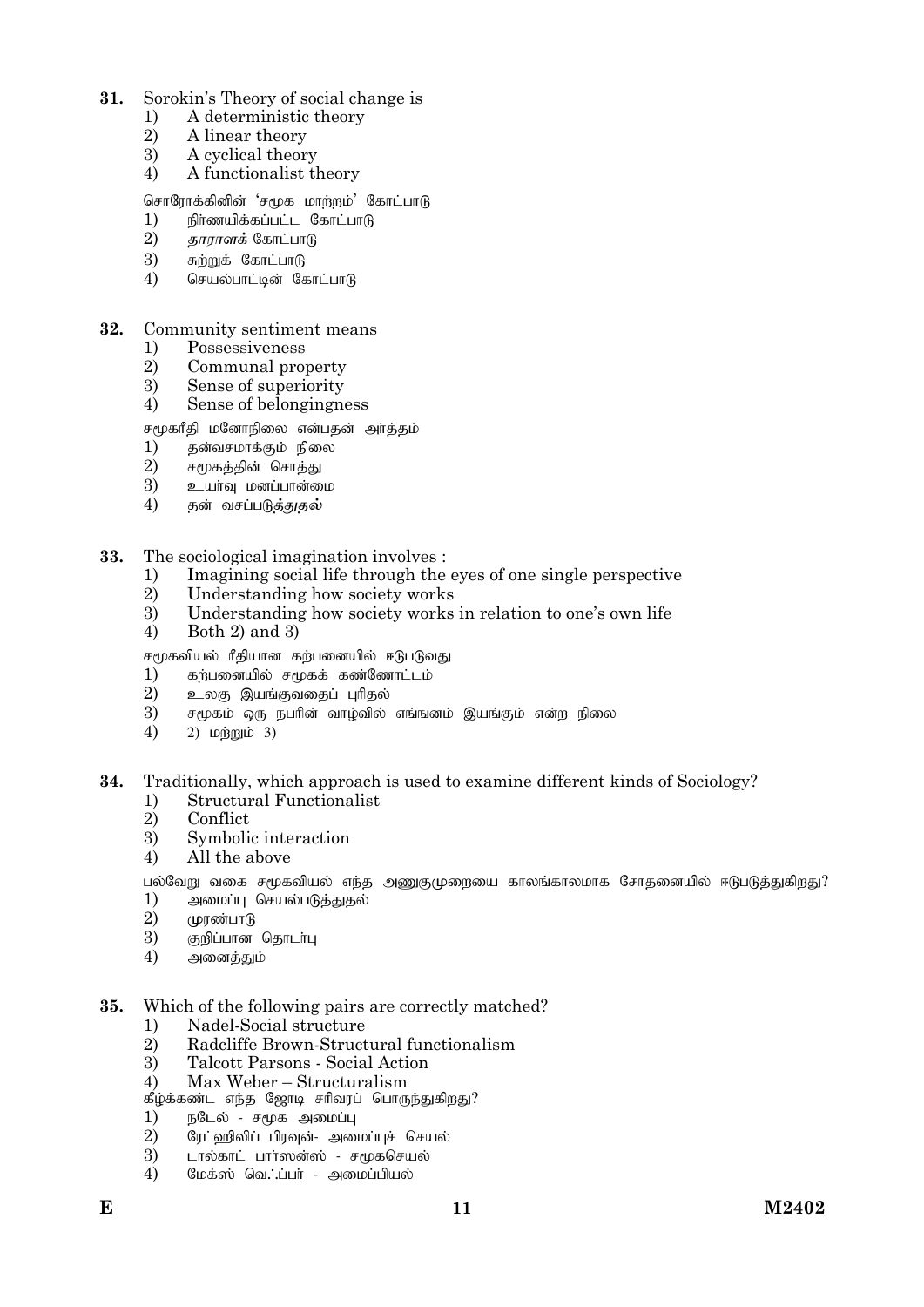- **36.** Who is associated with the cognitive-historical approach of social change?
	- 1) A. R. Desai
	- 2) Louis Dumont
	- **Marriot**
	- 4) M. N. Srinivas
	- $\omega$ றிவுசாா்ந்த வரலாற்று சமூகமாற்ற அணுகுமுறை யாருடன் சம்பந்தப்பட்டது?
	- $\begin{array}{lll} 1) & \mathfrak g.$ ஆர்.தேசா*ய்*<br> $2) & \mathfrak{v}$ ாயிஸ் நீம
	- $(2)$  லூயிஸ் டூமண்ட்<br>3) மோரியட்
	- $\begin{array}{lll} 3) & \text{G} \text{L} \text{d} \text{d} \text{d} \ \text{d} \text{d} \text{d} \text{e} \text{d} \text{e} \text{d} \text{e} \text{d} \text{e} \text{d} \text{e} \text{d} \text{e} \text{d} \text{e} \text{d} \text{e} \text{d} \text{e} \text{d} \text{e} \text{d} \text{e} \text{d} \text{e} \text{d} \text{e} \text{d} \text{e} \text{d} \text{e} \text{d} \text{e} \text{d} \text{e} \text$
	- எம்.என்.சீனிவாசன்

### **37.** Which is not a characteristic of *ascribed status*?

- 1) They require charismatic qualities<br>2) They are filed through incidence of
- 2) They are filed through incidence of birth<br>3) They can be predicted at the movement of
- $3)$  They can be predicted at the movement of birth  $4)$  They are assigned to individual by birth wit
- They are assigned to individual by birth without preference to their innate differences or abilities
- gpwtptop me;j];jpd; Fzk; ,J ,y;iy?
- 1) கவரும் விதமான குணங்கள்<br>2) பிறப்பின் வழி வருதல்
- 
- 
- 2) பிறப்பின் வழி வருதல்<br>3) பிறப்பை வைத்துக் கணித்தல்<br>4) மற்ற திறன்களை விட பிறப்பை வைத்து கணித்தல்

### **38.** The term gender stratification refers to stratifications between

- 1) Sexes
- 2) Generations
- 3) Income groups
- 4) Racial groups

பாலின வகைப்பாடு என்ற சொல் வகைப்பாடுகள் இடையே $-$ 

- $\begin{array}{lll} 1) & \text{in} \mathbb{S} \ 2) & \text{in} \ \end{array}$
- $2$ ) பரம்பரை ரீதி<br>3) வருமான ரீதி
- வருமான ரீதியான குழு
- $4)$  நிறம் சார்ந்த குழு

### **39.** Social stratification involves division of society in permanent groups on the basis of

- ————————. 1) Culture difference
- 2) The relationship of superiority and subordination
- 3) Economic inequalities
- 4) Religious differentiation

சமூக வகைகள், சமூகப்பிரிவுகள் வழி சம்பந்தப்பட்டிருப்பது $-$ 

- 1) fyhr;rhu Ntw;Wik
- $\overline{2}$ ) உயாவு தாழ்வு தொடா்பு<br> $\overline{3}$ ) வொருளாகாா சமக்குவமி
- பொருளாதார சமத்துவமின்மை
- $4)$  மதத்தில் வேற்றுமை

## **40.** Social change is a ———————— process.

- 1) Insignificant
- 2) Violent
- 3) Very sudden
- 4) Continuous
- சமூக மாற்றம் என்பது ——————————— நிலை<br>1) முக்கியமற்ற நிலை
- முக்கியமற்ற நிலை
- $\left( \begin{array}{lll} 2) \quad & \text{ and } \quad \text{ for any } \quad \mathbf{0} \ 3) \quad & \text{ then } \quad \mathbf{0} \end{array} \right)$
- திடீரென்ற
- 4) தொடர்கின்ற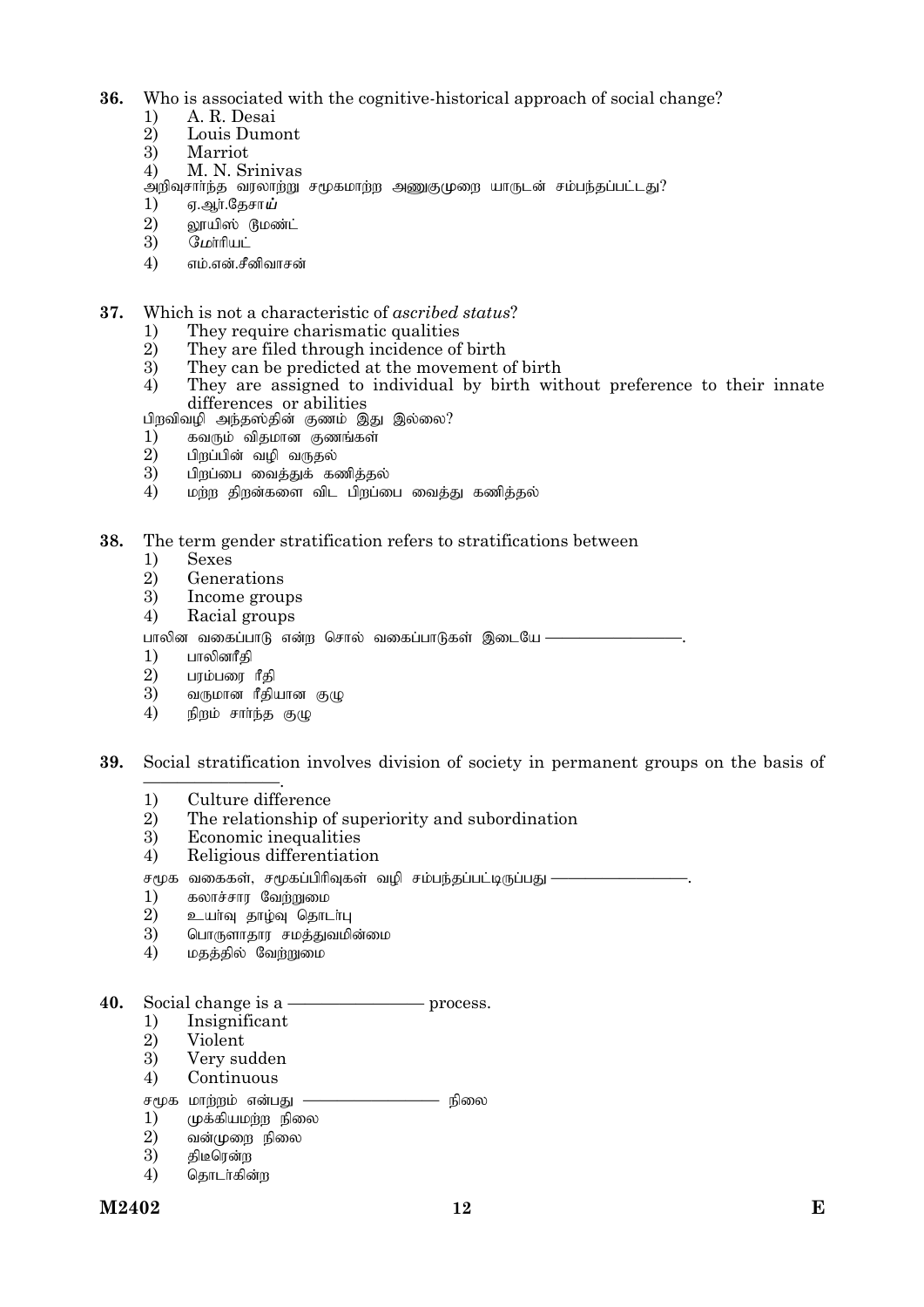### $41$ Who said that no reformation is possible without a renaissance?

- $1)$ Karl Marx
- $2)$ Montesquieu
- $\overline{3}$ ) Friedrich Engels
- $4)$ Georg Wilhelm Friedrich Hegel

மறுமலர்ச்சியில்லாமல் சீர்திருத்தம் இல்லை எனக் கூறியவர் யார்?

- $1)$ கார்ல் மார்க்ஸ்
- $\overline{2}$ ) மான்டெஸ்க்ய
- $3)$ ∴பிாெட்டிரிக் *எங்கல்ஸ்*
- $4)$ ஜார்ஜ் வில்ஹெம் . பிரெட்டரிக் ஹீஹெல்

### $-$  is a conceptual schema.

 $1)$ Theory

42.

- $\overline{2}$ Fact
- $\overline{3}$ Hierarchy
- $4)$ Group

### – திட்டமிட்ட கருத்து

- $1)$ கோட்பாடு
- $\overline{2}$ உண்மை
- 3) வரிசை
- $4)$  $(5)(1)$

43. - view of bureaucracy is a system of power where leaders exercise control over others.

- Max Weber  $1)$
- 2) Karl Marx
- 3) **Herbert Spencer**
- $4)$ George Simmel

அதிகாரத்துவம் மூலம் தலைவா்கள் அதிகாரத்தைப் பயன் படுத்துகின்றனா் என்பவா் யாா்?

- மேக்ஸ் வெ∴ப்பா்  $1)$
- $\overline{2}$ ) கார்ல் மார்க்ஸ்
- $\overline{3}$ ) வெராபட் ஸ்பென்ஸா்
- $\overline{4}$ ஜார்ஜ் ஸிம்மல்

44. According to whom family is a universal phenomenon.

- G. S. Ghurve  $1)$
- $\dot{2}$ Gillin
- George Peter Murdock  $\overline{3}$
- $4)$ Karl Marx

குடும்பம் அனைவருக்கும் பொருத்தமான கூற்று என்பவா் யாா்?

- ஜி.எஸ்.கூர்ரே 1)
- 2) கில்லின்
- 3) ஜார்ஜ் பீட்டர் மர்டாக்
- $4)$ கார்ல் மார்க்ஸ்

### What is the basic element of a community? 45.

- $1)$ Likeness
- 2) Sentiments
- 3) Natural
- $4)$ Locality
- சமூகத்தின் அடிப்படை அம்சம் என்ன?
- $1)$ விருப்பம்
- 2) மனோநிலை
- 3) இயல்புநிலை
- $\overline{4}$ அமைவிடம்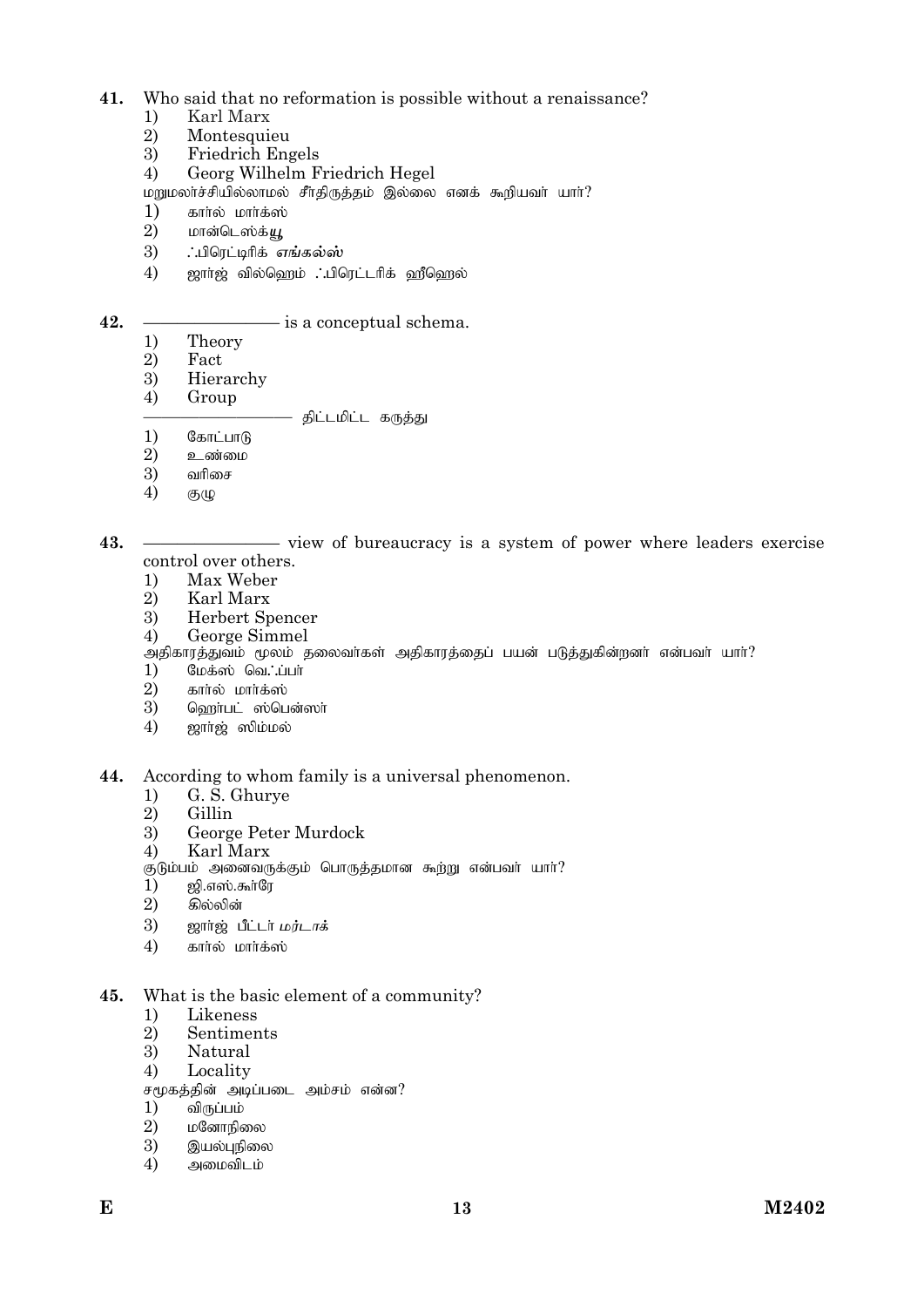## **46.** Match the following :

- (a) Conjugal violence i Isolation
- 
- 
- (d) Associate process iv Aryanism

|    | a                        | b         | с               |    |
|----|--------------------------|-----------|-----------------|----|
| 1) | $\overline{\textbf{ii}}$ | 111       | $\bullet$<br>1V |    |
| 2) | iii                      | 1         | 11              | ıv |
| 3) | iv                       | . .<br>11 | iii             |    |
|    | 1                        | 1V        | 111             | 11 |

# பொருத்துக

- (a) jpUkz td;Kiw i. jdpik
- 
- 
- (d) ,izf;Fk; epiy iv. Mh;ahk;rk;

|    | a                       | $\mathbf b$        | c              | d           |
|----|-------------------------|--------------------|----------------|-------------|
| 1) | $\overline{\mathbf{u}}$ | $\ddotsc$<br>iii   | iv             | i           |
| 2) | iii                     | $\mathbf{i}$       | $\ddot{\rm n}$ | iv          |
| 3) | iv                      | $\ddot{\text{ii}}$ | iii            | $\mathbf i$ |
| 4) | $\mathbf{i}$            | iv                 | iii            | 11          |

- 
- (b) Pratiloma marriage ii Conflict of husband & wife
- (c) Nordicism iii Marry within caste
	-

- 
- (b) பிரத்திலோமா திருமணம் ii. கணவன் மனைவியிடையே முரண்பாடு
- (c) ehh;b]p]k; iii. ,dj;jpw;Fs;NsNa jpUkzk;
	-

**47.** Child Abuse is found more in 1) Alcoholic families 2) Joint families 3) Patriarchal families 4) Poor families குழந்தை மீது முறைகேடு மிகுந்து காணப்படும் இடம் 1) Fbfhuh;fs; FLk;gk; 2) \$l;Lf; FLk;gk; 3) குந்தை வழிக் குடும்பம் 4) மோசமான நிலைக் குடும்பம் **48.** Social problem causes 1) Social equilibrium 2) Social Disequilibrium 3) Social welfare 4) Social Equality சமூக பிரச்சனை என்பது<br>1) சமூக சமத்துவம் 1) r%f rkj;Jtk; 2) r%f rkj;Jtkpd;ik சமூக நலன்  $\overline{3}$  and  $\overline{4}$  and  $\overline{4}$  and  $\overline{4}$  and  $\overline{4}$  and  $\overline{4}$  and  $\overline{4}$  and  $\overline{4}$  and  $\overline{4}$  and  $\overline{4}$  and  $\overline{4}$  and  $\overline{4}$  and  $\overline{4}$  and  $\overline{4}$  and  $\overline{4}$  and  $\overline{4}$  and  $\$ 

### **49.** The application of evolutionary notion and the concept survival of the fittest to society is called

|     | 1) | Class conflict                                               | 2)                | Dialectical materialism      |
|-----|----|--------------------------------------------------------------|-------------------|------------------------------|
|     | 3) | Social Dynamics                                              | $\left( 4\right)$ | Social Darwinism             |
|     | 1) | சமுதாயத்தில் வாழத் தெரிந்தவர்கள் என்பது<br>வகுப்பு முரண்பாடு | 2)                | டயலெக்டிக்கல் மெட்டீரியலிசம் |
|     | 3) | சமூக மாற்றங்கள்                                              | 4)                | சமூக டார்வினியனிஸம்          |
| 50. |    | Monotheism refers to -                                       |                   |                              |
|     | 1) | Belief in multiple gods                                      | 2)                | Belief in single god         |
|     | 3) | Belief in prophets                                           | 4)                | Belief in animals            |
|     |    | மோனோதீயிஸம் என்பது                                           |                   |                              |
|     | 1) | பல கடவுள் நம்பிக்கை                                          | 2)                | கடவுள் ஒருவரே என்ற நம்பிக்கை |
|     | 3) | தீர்க்கதரிசன நம்பிக்கை                                       | 4)                | விலங்குகள் மீது நம்பிக்கை    |
|     |    |                                                              |                   |                              |